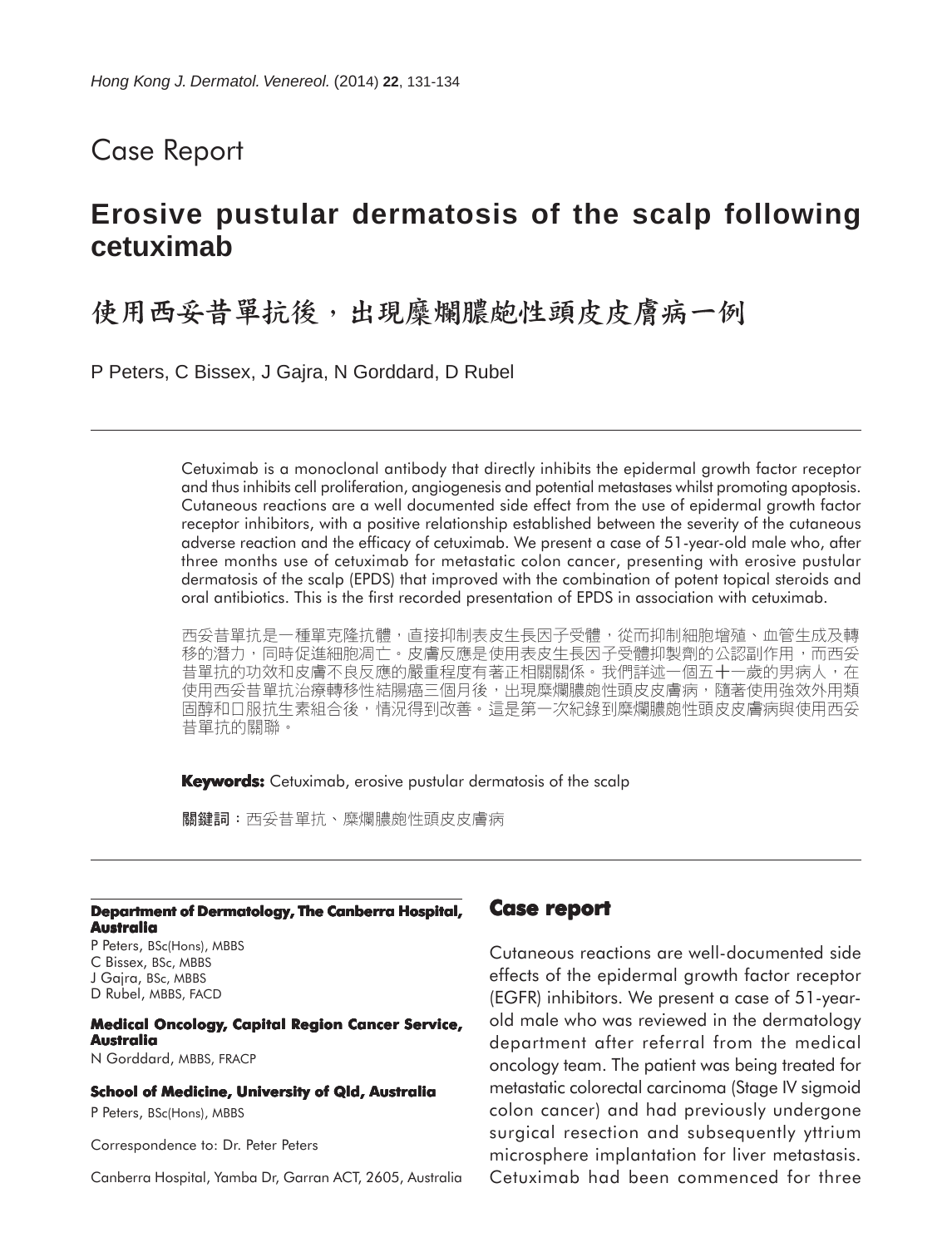months to control his disease progression recently. Following commencement of cetuximab, he developed an acneiform reaction on his face which responded well to oral minocycline. However, some crusted lesions began to develop on his scalp which oozed or bled with mild trauma. The lesions were first noticed one month after commencement of cetuximab.

On examination, the patient, with pre-existing Hamilton type IV male pattern baldness, had widespread grey crusts with underlying pus over the frontal and vertical aspects of his scalp (Figure 1). The presentation of the lesions was consistent with a clinical diagnosis of erosive pustular dermatosis of the scalp (EPDS). A biopsy revealed that most of the epidermis was absent and had been replaced by a thick inflammatory crust composed of fibrin and large numbers of neutrophils. Many pityrosporum-like spores were present and mixed with the inflammatory debris. The underlying dermis showed inflamed and ruptured hair follicles associated with formation of a superficial abscess (Figures 2 & 3). Swabs of the pus revealed *Staphylococcus aureus*. The scalp was gently debrided revealing a raw, erythematous base which oozed blood-stained exudate.

The patient was treated with Diprosone OV cream<sup>®</sup> (betamethasone dipropionate 0.05% cream) and oral cephalexin with continuation of his oral minocycline (100 mg BD) and daily dressing changes. After two weeks of therapy, the patient continued to improve (Figure 4). In association with the medical oncology team, the decision was made to continue with cetuximab therapy, with further debridement of his scalp for the remaining



**Figure 2.** Low power view of a punch biopsy showing an ulceration (or ulcerations) and underlying inflammation, and separate fragments of inflammatory scale crust.



**Figure 1.** Patient with erosive pustular dermatosis of the scalp on initial presentation.



Figure 3. High power view showing an area area of relatively discrete ulceration with dense mixed inflammatory infiltrate extending into the dermis.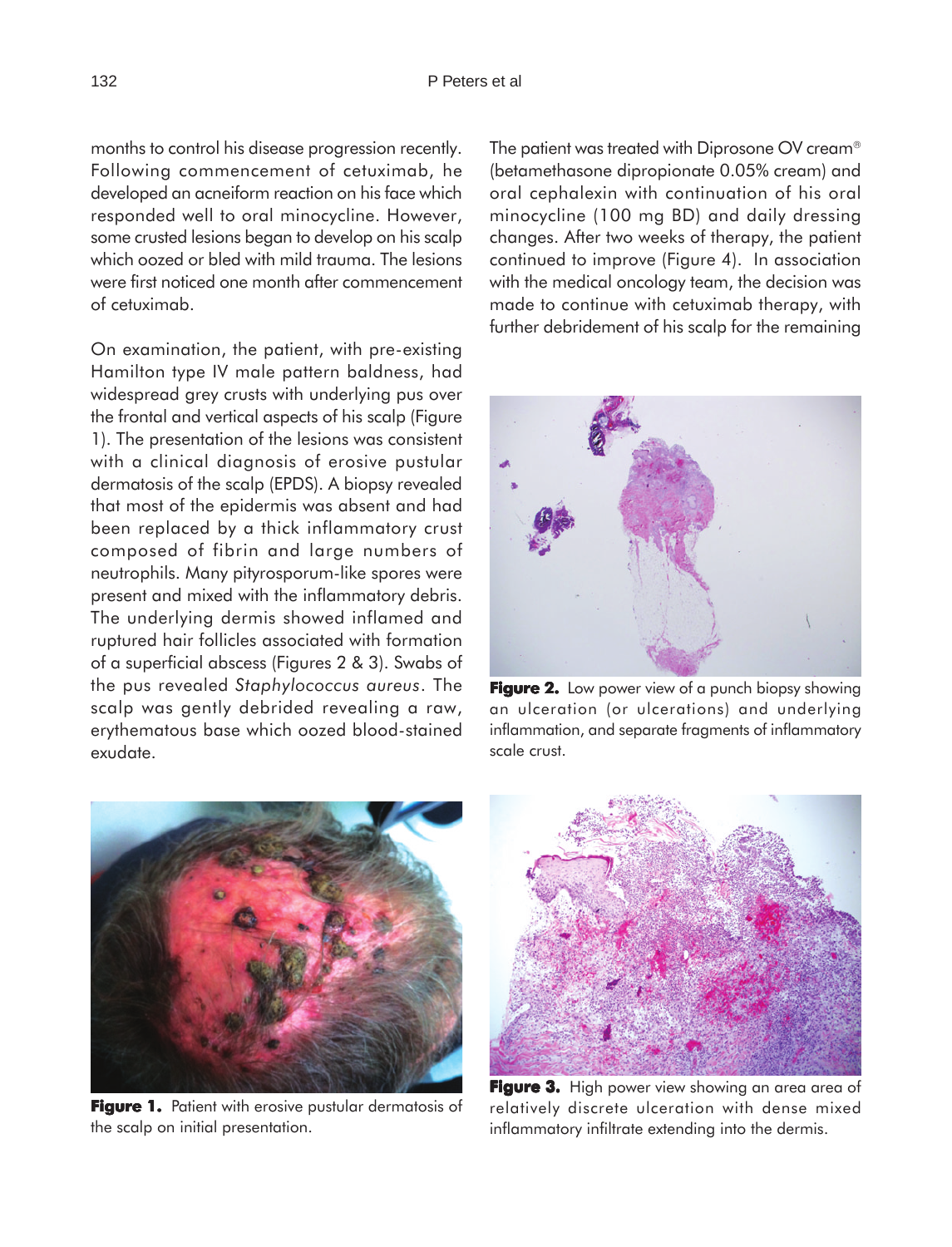regions. However, after four months of treatment and debridement, the patient relapsed with recurrence of pustules and crusted lesions (Figure 5). A regime of gentle soaking with mechanical debridement was continued with the addition of topical clindamycin and oral rifampicin. A better outcome (Figure 6) was observed.

## **Discussion**

Cetuximab is a recombinant immunoglobulin G1 (IgG1) monoclonal antibody to the ligand binding domain of EGFR. It inhibits the proliferation of cells that depend on EGFR for growth.<sup>1</sup> Binding to the EGFR blocks phosphorylation and activation of receptor-associated kinase which results in a decreased number of receptor target and thus inhibits cell proliferation, angiogenesis and metastasis whilst promoting apoptosis.2 EGFR inhibitors are especially effective against tumours that overexpress EGFR including colorectal, breast, pancreatic, non-small cell lung cancer and squamous cell carcinoma of the head and neck.<sup>3</sup>

Skin reactions are very common side effects of cetuximab therapy with rates of up to 86% for patients in some series developing an acneiform rash.<sup>4</sup> A small phase II trial ( $n=10$ ) for the use of cetuximab as monotherapy for renal cell carcinoma gave an even higher response of 100% for a pustular acneiform reaction.<sup>5</sup> Such is the significance of the skin reaction to cetuximab, it was observed in a multicentre phase II trial which indicated that the more pronounced the skin reaction (CTCAE V3.0 Grade 2 and 3), the greater response to treatment, when compared to Grade 1. Of note, nil response to EGFR inhibition was noted in those without a skin reaction.<sup>6</sup>

Similar presentations have been reported in other EGFR inhibitors (gefitinib, lapatinib, and erlotinib). In a comprehensive review, Toda et al<sup>7</sup> found 11 other cases of alopecia associated with EGFR inhibitors with various presentations including two EPDS-like cases due to gefitinib.7,8 These two cases, in Toda's series,7 had EPDS with concomitant

**Figure 4. 4.** Patient's scalp − 2 weeks post gentle debridement and application of potent topical steroid cream.

**Figure 6.** Patient's scalp after treatment with Diprosone OV ointment, topical clindamycin and rifampicin.